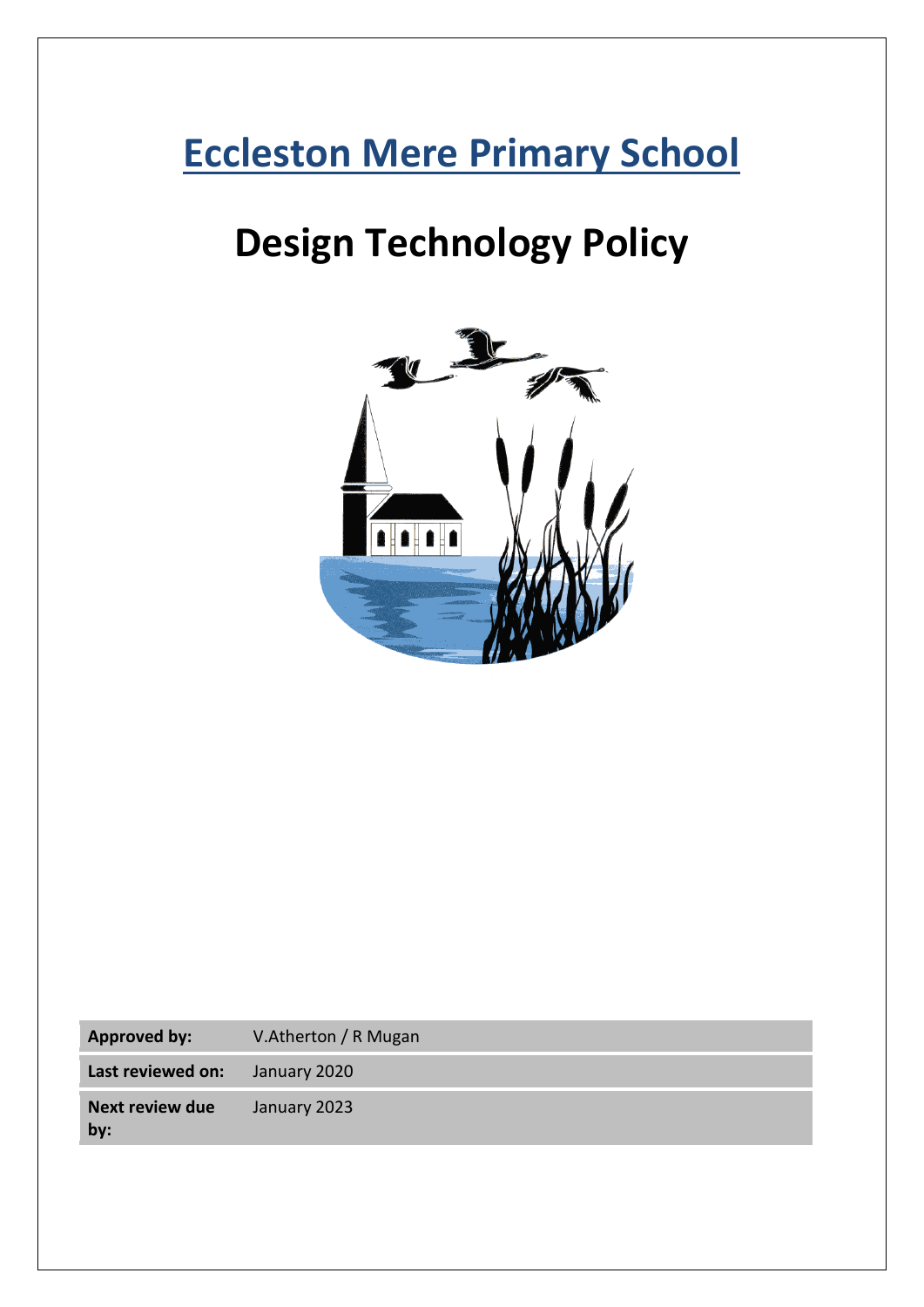#### Curriculum Vision Statement

At Eccleston Mere Primary School, we recognise that social, moral, spiritual, and cultural development is central to the education of all pupils and as such, permeates the whole curriculum and ethos of the school. Our broad and challenging curriculum is designed to enable children to develop interpersonal skills and become resilient learners who think creatively and critically.

Provision is bespoke to our pupils and evolves according to the ever- changing local, national and global landscape. The aim of our curriculum is to develop pupils, who are well-equipped to take their place in society, as citizens of the future.

#### We aim to:

- Promote a love of learning.
- Offer memorable learning experiences that are fun and engaging.
- Develop independence, resilience and confidence within our pupils.
- To tailor our curriculum to make use of our locality, taking pride in the achievements of St. Helens and the landscape that surrounds us.
- Enable children to be creative and think differently.
- Prepare citizens who are ready to take on the challenges of the  $21<sup>st</sup>$  Century.
- Provide expert teaching, set upon a backdrop of our safe, secure learning environment.

Design and Technology describes a way of working in which pupils investigate a new or respond to an opportunity to make or modify something. They use their knowledge and understanding to devise a method or solution, realise it practically and evaluate the end product and any decisions taken during the process. Design and Technology draws on knowledge and skills from many other subjects; in particular it is closely associated with Science and Art, to which it also contributes.

Design and Technology is about identifying needs, generating ideas, planning, making and testing to find the best solutions. Pupils will become aware of the ways in which technology is changing the home, the workplace and lifestyles. They will learn that technology change cannot be reversed. They will begin to understand its enormous power and realise that its use has to be controlled. Technological capability will enable children to cope with a rapidly changing society, and meet the challenges of the  $21^{st}$  century.

#### Subject Specific Intent Statement

DT Medium Term Plans have been designed to give each year group opportunity to research, plan, make and evaluate at least 3 products throughout the year. One of these projects for each year group is based around food technology. The units have been designed to enable children to learn a range of techniques and skills, and to access a range of tools and materials. They are often delivered in a cross curricular manner, particularly at KS1 and EYFS, where Science, Art and Topic go hand in hand with Design Technology.

We aim to:

- develop the creative, technical and practical expertise needed to perform everyday tasks confidently and to participate successfully in an increasingly technological world.
- build and apply a repertoire of knowledge, understanding and skills in order to design and make high-quality prototypes and products for a wide range of users.
- critique, evaluate and test their ideas and products and the work of others.
- understand and apply the principles of nutrition and learn how to cook.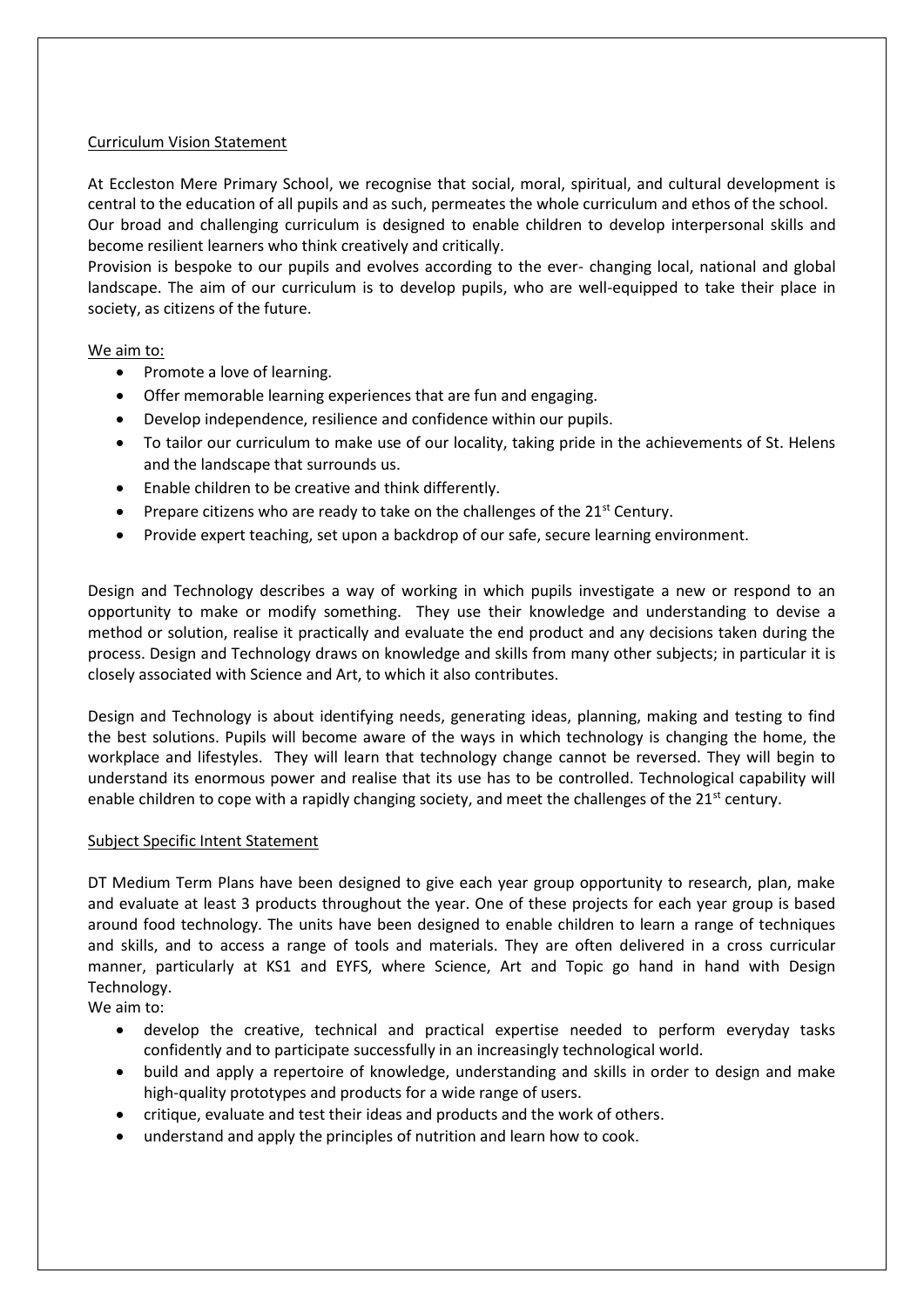#### Effective teaching:

# EYFS

Effective teaching means being aware that/ ensuring:

- Designing does not necessarily entail drawing.
- Designing can mean using hand gestures, arranging and re-arranging materials and components, talking and listening.
- Designing is usually intuitive.
- The designing and making process is fluid.
- Sometimes practical skills are taught directly.
- Children have frequent opportunities to develop practical skills with a range of materials.
- Children have frequent opportunities to explore construction kits.
- Children have frequent opportunities to explore existing products.
- Activities are appropriate to children's prior experience.
- Context is sometimes set by teacher, sometimes by the children.

# KS1 & KS2

Effective teaching means:

- Using existing products to inspire pupils and to support their investigations, testing and analysis.
- Using focused tasks and demonstrations effectively to show pupils different methods of manufacture. using their own work to model ideas, and to explain the methods they used to identify the problem or to tackle a task.
- Using resources effectively and adapting them well to overcome barriers to participation in practical work for pupils who are disabled or have special educational needs.
- Using questioning to encourage classes to contribute to the development of success criteria for design briefs, to prompt pupils to think through the problems they might encounter and to share strategies to solve them.
- Modelling and using technical language and subject-specific terms accurately.
- Structuring learning effectively to encourage the pooling of ideas and findings to support pupils critically evaluating and extending or improving the ideas.
- Ensuring D&T was relevant by linking activity to pupils' interests, establishing real contexts for their work, and building upon their knowledge and skills in other subjects.
- Managing discussions effectively to include all pupils' views and challenged pupils' thinking, particularly about the function of products and the needs of users.
- Ensuring that learning intentions are clear in plans, made good use of available time, offered suitable challenge to all groups of pupils – including the more able – and developing their learning.

# How work is evidenced

Finished products that have been created by the children are the main form of evidence. These are often on display in classrooms. Research, design and evaluation pieces are completed in written form in KS2, and at times in Year 1, in a cross-curricular manner. Evidence of written work at KS1 is found in Science and Topic books. Evidence of written work in KS2 is in DT folders. Photographic evidence is stored on the server.

# Assessment

Assessment is completed through completion of Foundation Assessment grids, with a grade (WTS/ EXS/ GDS) attributed to each child for each element to be assessed. Children are assessed through written work, observation and discussion.

# Marking and Feedback